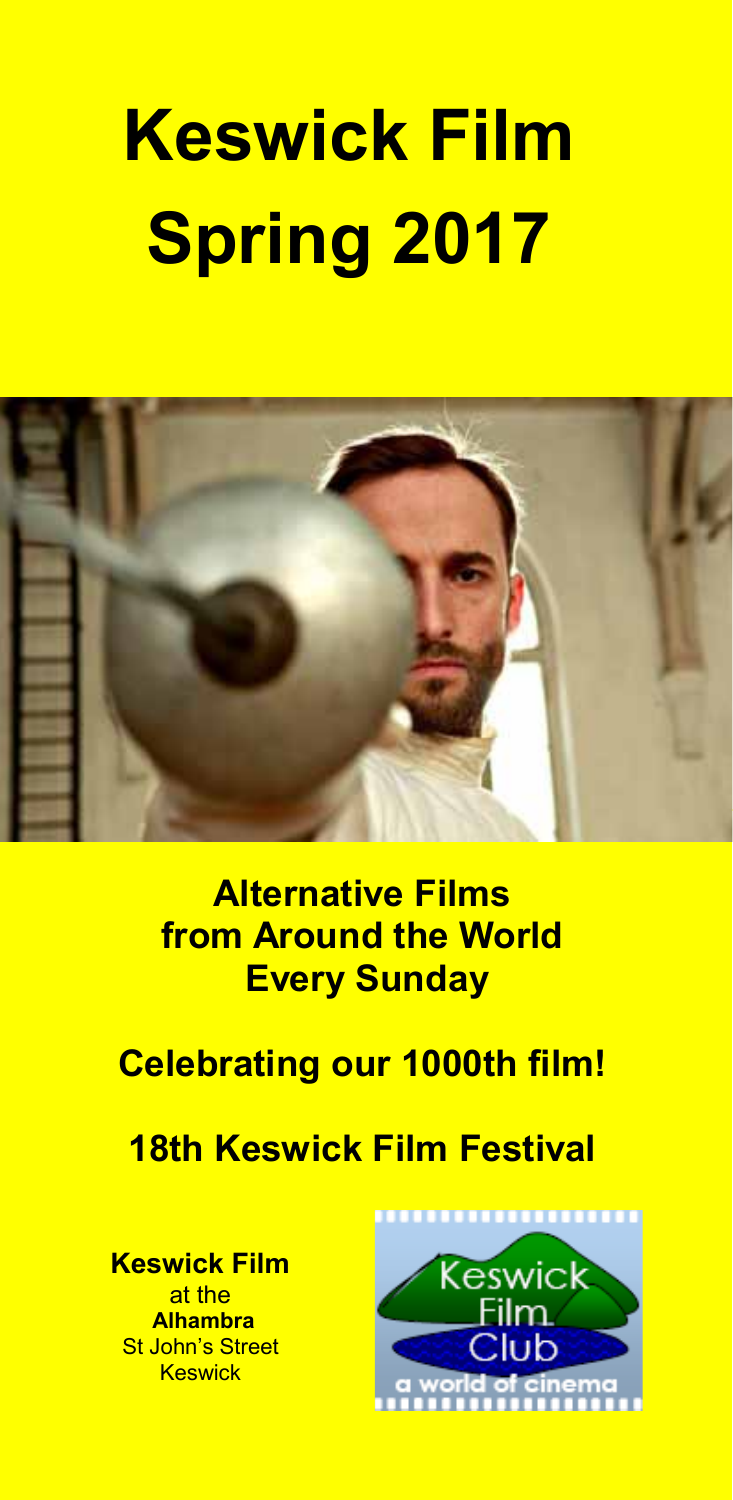

#### www.keswickfilmclub.org



Keswick Film Club began life in 1998 with the intention of bringing the best of World Cinema to Keswick. Since then it has won many awards from the British Federation of Film Societies (now 'Cinema for All') including Best Programme four times, Best Website and Film Society of the Year. Anyone can come to a film, and we have over 200 members who benefit from even cheaper viewings.

#### **LOCATION**

The Alhambra Cinema, St. John's Street, Keswick, North Lake District. Leave the Market Square at the south end (The Royal Oak) and keep going uphill for 200 metres.

#### **TIME**

KFC has two 'seasons', each with its own brochure, available in and around Keswick (e.g. T.I.C., Library, Booths) or posted to members. Most films are screened on Sundays at 5pm, but check in this brochure.

**Email** us at info@keswickfilmclub.org Follow us on **Facebook** at www.facebook.com/keswickfilmclub Or on **Twitter** at www.twitter.com/keswickfilm

#### **Spring Programme 2017 The Alhambra Cinema, Keswick**

#### **TICKETS**

You do not need to be a member to see the films, but it will save you money if you attend more than 7 films, including all Film Festival films, over the course of the two seasons in the year.

*Tickets:* £5.00 for non members; £4.00 for members; £3.00 for students, under 16s and benefit claimants.

*Membership:* £7 per year. Reduction of £1 on all Club and Film Festival screenings, £1 off Alhambra's own screenings on Wednesday (or Sunday in the summer).

Join at The Alhambra Cinema or the Chair's flat - Top Flat, 36 Station Street, Keswick - or at any club screening. Membership form available from our website.

*Season Pass:* £35 (Spring season 2017)

Membership also entitles attendance of Caldbeck Area Film Society and Brampton Film Club at members' rates and vice versa.

#### **You are very welcome to all shows, whether you join or not**.

#### **COMMITTEE**

Chair: Vaughan Ames (017687 80969), info@keswickfilmclub.org<br>Vice Chair: David Miller Secretary: David Andrews Secretary: David Andrews Treasurer: Astrid Perrett Membership Secretary: Elspeth Payne Committee Members: Ian Payne (Festival Co-ordinator), Ann Martin, Stephen Brown, Angela Jackson, Alan Naylor, Charlotte Peters, Stephen Pye, Tom Rennie, Mike Newns, John Porter *Keswick Film Club is a voluntarily-run, not-for-profit organisation Registered Charity No. 1083395*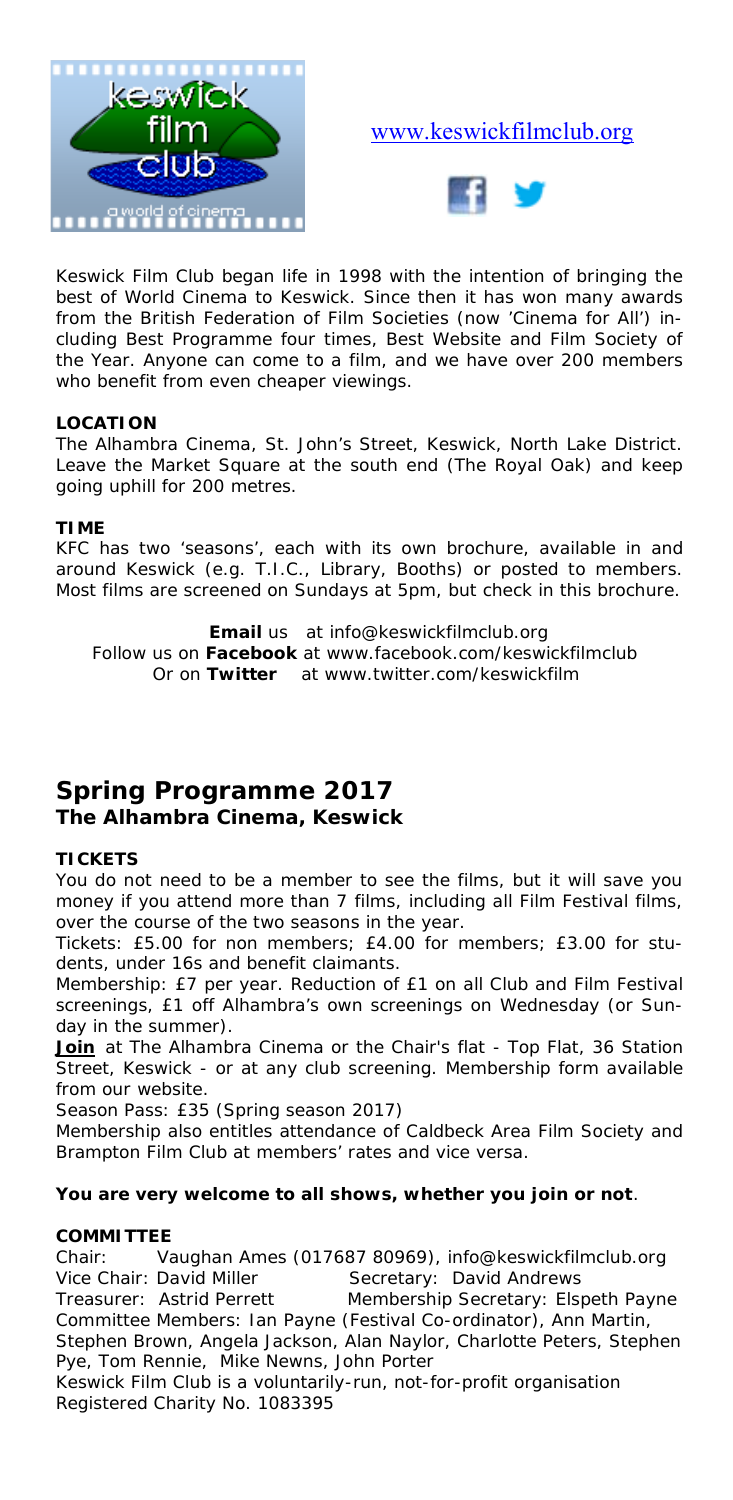#### *Sunday 8th January at 5pm*  **HUNT FOR THE WILDERPEOPLE**

*Director: Taika Waititi. New Zealand 2016 (12A) 101 mins. In English.* 



I always tell people that there is no such thing as a movie everyone will like but maybe this is the exception that proves the rule. We start the season with the small movie that has somehow swept the world.

Ricky is a troubled and troubling young orphan who has finally nowhere left to be fostered but by a couple living in the middle of nowhere. Bella takes him in, Hec wants nothing to do with him. Trouble soon strikes again, and Ricky goes off into the bush to hide, where Hec tracks him down. But… the world sets out on a massive manhunt to track the two down and they are forced to flee...

What follows is a road movie with no roads; part comedy, part buddy movie, part coming of age, the two wise crack their way through the film, winning each other over, and us along with them.

Sam Neal plays Hec, but it is Ricky, played by Julian Dennison, who steals the show. *'There's brilliant chemistry between Dennison and Neil, the pair quite obviously bouncing off each other; a joy to watch on screen, and as the story progresses you begin to feel like a member of their special pack, gleefully* 

*part of the adventure'* – Jack Shepherd, Independent.

AND we get to go on a tramp in the amazing Kiwi bush...how lucky can we get?

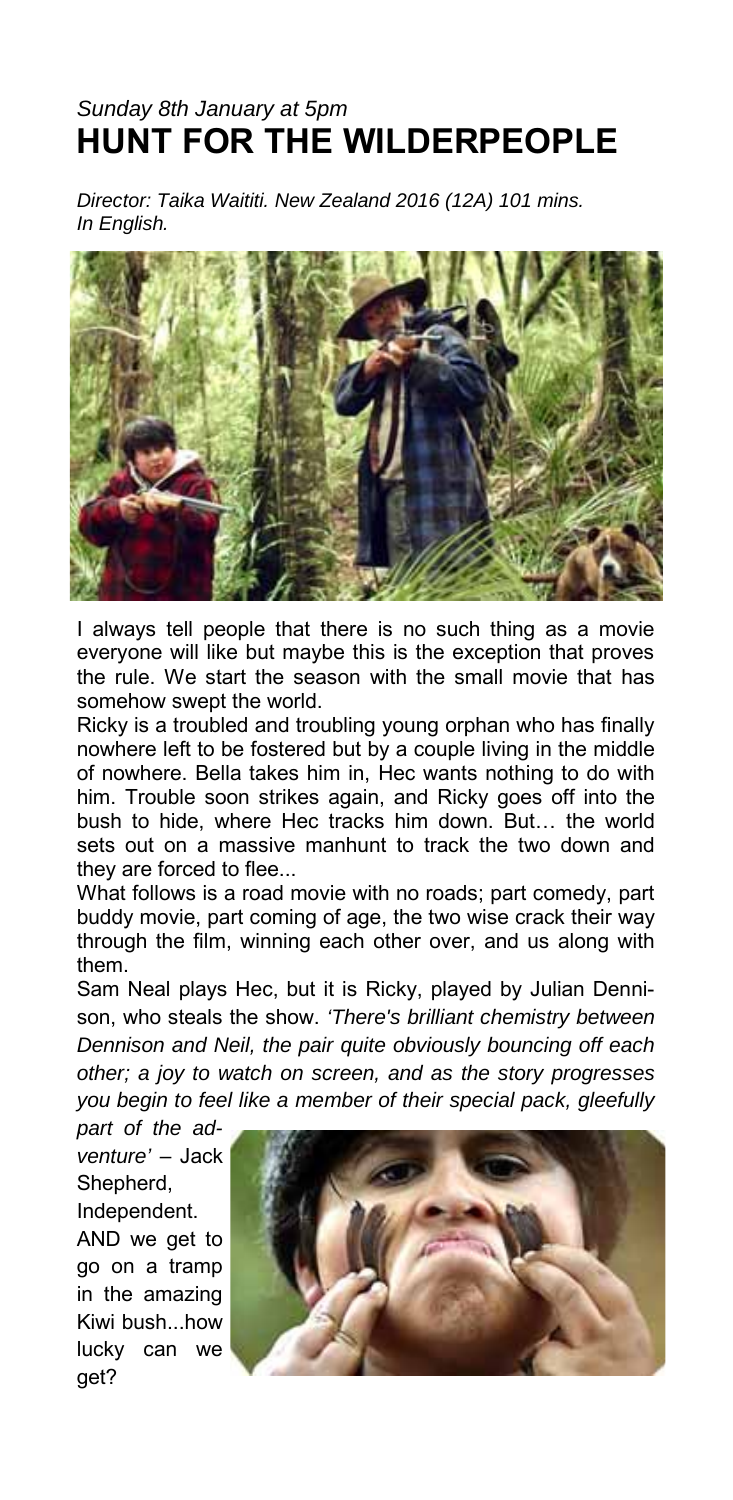#### *Sunday 15th January at 5pm*  **CHOCOLAT**

*Director: Roschdy Zem. France 2016 (12A) 119 mins. In French with English subtitles.* 



An oppressed black man arrives in Europe to be met by persecution, humiliation and prejudice; a story of our time? Well, in this case, no: a story from the late 19th century. The more things change, the more they stay the same...

Chocolat (Rafael Padilla) was an ex-slave from Cuba who made his way to France via Spain. Doing odd jobs, he meets an English clown, George Footit, who takes him on and they develop the classic slapstick clown routine, with the 'edge' that it is the white man chasing the hapless black fool around. Chocolat went on to be very famous in France, but was never happy with his stereotypical role and fell into bad ways…

Taking the main role here is the marvellous Omar Sy (who we saw in *'Untouchable'* in 2012): *'a man with enough charisma to power the city of lights single-handed, beguiles as half of a Parisian clown act learning the prejudices of his time'* - Phil Hoad, Guardian. You will also recognise James Thierrée who plays Footit - he is Charlie Chaplin's grandson and both looks and moves like him.

So expect lots of clowning around, mixed with some thoughtprovoking racial politics all held together by some great acting; what's not to like?!

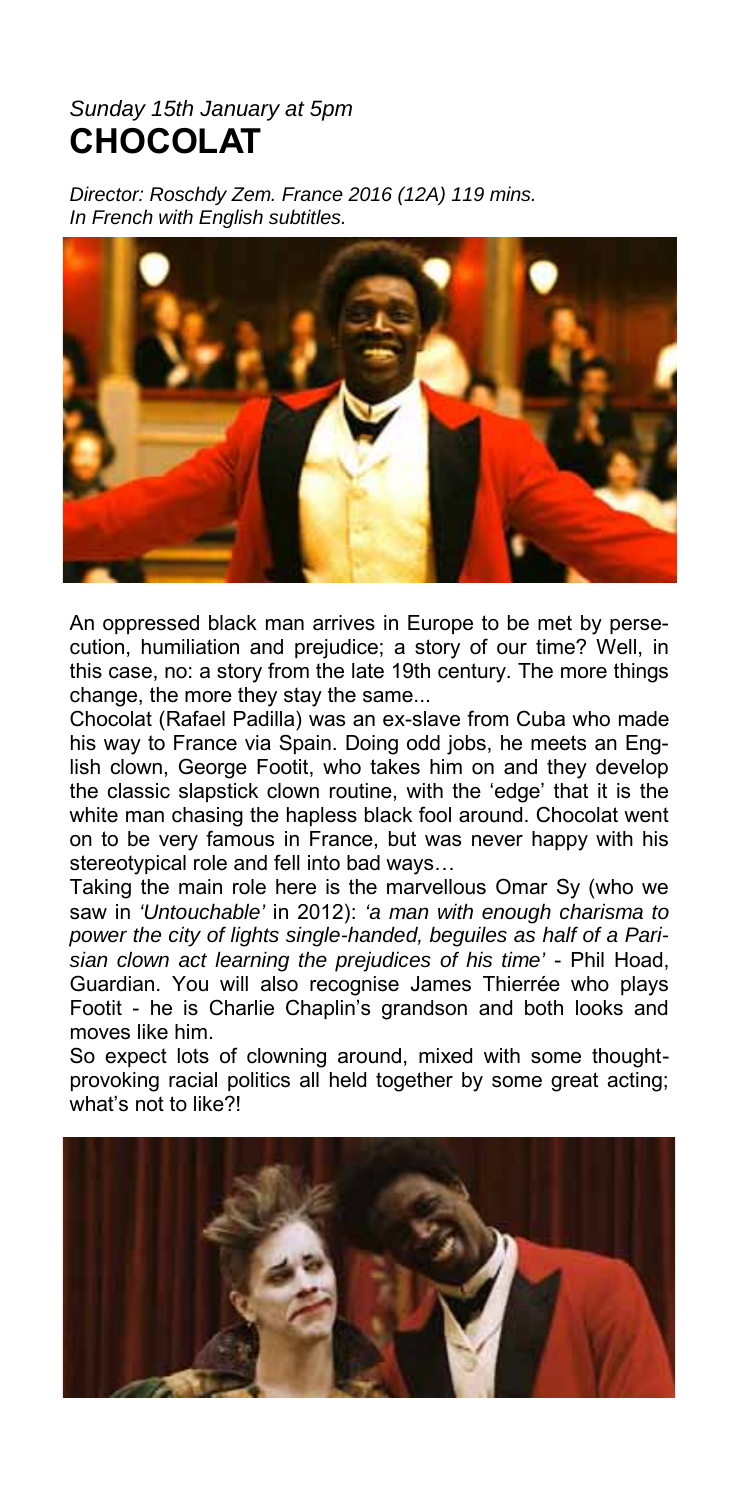## *Sunday 22nd January at 5.00pm*  **THE GOVERNESS KESWICK FILM CLUB'S 1000TH FILM!**

*Director: Sandra Goldbacher. UK 1998 (15, F) 115 mins.* 



Keswick Film Club started showing alternative films back in February 1999 and (ignoring possible counting errors...) tonight is the **1000th film** we have shown! To celebrate this amazing feat, we decided to show the first film again. *'The Governess'* was first shown on 7th February 1999; thanks to all the volunteers and to Tom Rennie and the Alhambra we are still going strong in 2017; here's to the next 1000 films together! Maybe you were at the first? Have you been coming along ever since? Why not let us have any special memories you have?

Set in the 1840s, Minnie Driver plays Rosina in the title role; she has been brought up in a London Sephardic Jewish community but, on the death of her father has to find a job to support her family. She obtains the post of governess to a young girl on a tiny Scottish island, changing her name to Mary to avoid anti-Semitism. The father (Tom Wilkinson) - who spends every possible moment avoiding his wife with his photography hobby - begins to spend time with Mary, whilst his teenage son (Jonathan Rhys Meyers) falls hook line and sinker for her...

I will leave it to one of our favourite critics over the years - Roger Ebert - to summarise the result: *'Photography provides the counterpoint: their dance of attraction begins at arm's length, through the pictures they take of each other. The claustrophobic, isolated Victorian household is a stage on which every nuance, however small, is noticed. And there are rich underlying ironies, not least that by denying their assigned places in society (he as a husband, she as a Jew), they are able for a time to function freely just as two people happy to be together in mind and body'.*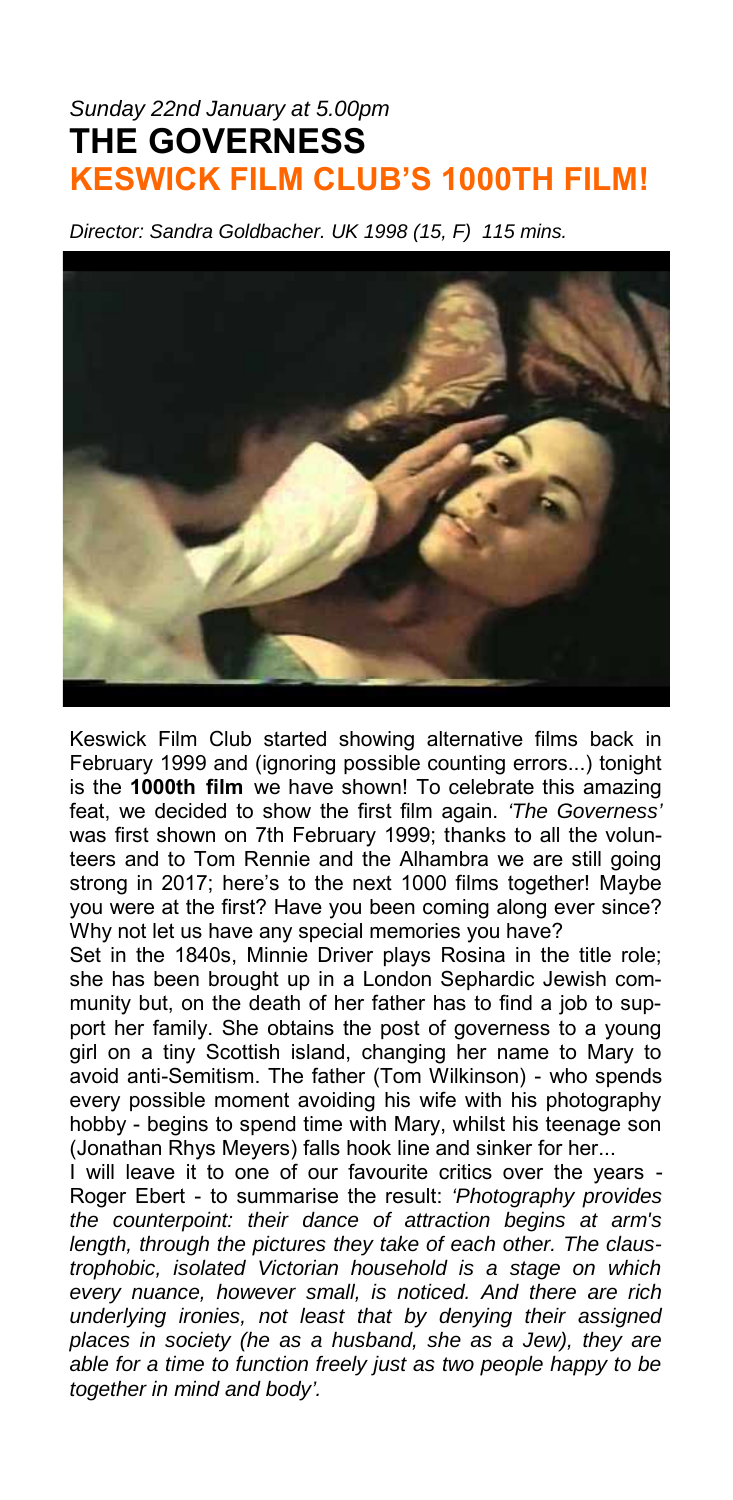## *Sunday 29th January at 5.00pm*  **THE FENCER (Miekkailija)**

*Director:* Klaus Härö*. Finland/Estonia 2015 (PG) 99 mins. In Estonian, Russian and Armenian with English subtitles.* 



Hidden in this movie about a champion fencer on the run from the secret service in Leningrad in the 1950s, *'Director Klaus Haro brings to light the terrible injustices faced by Estonians conscripted by the Nazi invaders during the Second World War and who are then hunted down by the secret police when the Soviets assume control'* – Trevor Johnston, Radio Times.

Endel is hiding in plain sight by taking a job as a PE teacher in a poor, far-flung corner of Estonia. His teaching skills and empathy with his young charges result in some fine would-be fencers, who then want to take part in a competition...in Leningrad.



Härö gets much praise for the way he takes a simple story and builds in the tension, with the help of some good acting all round and some beautiful cinematography - '*The film looks beautiful, too, with bleak, undersaturated landscapes and simple, austere photography establishing a distinct sense of time and place' - David Clack, Time Out.*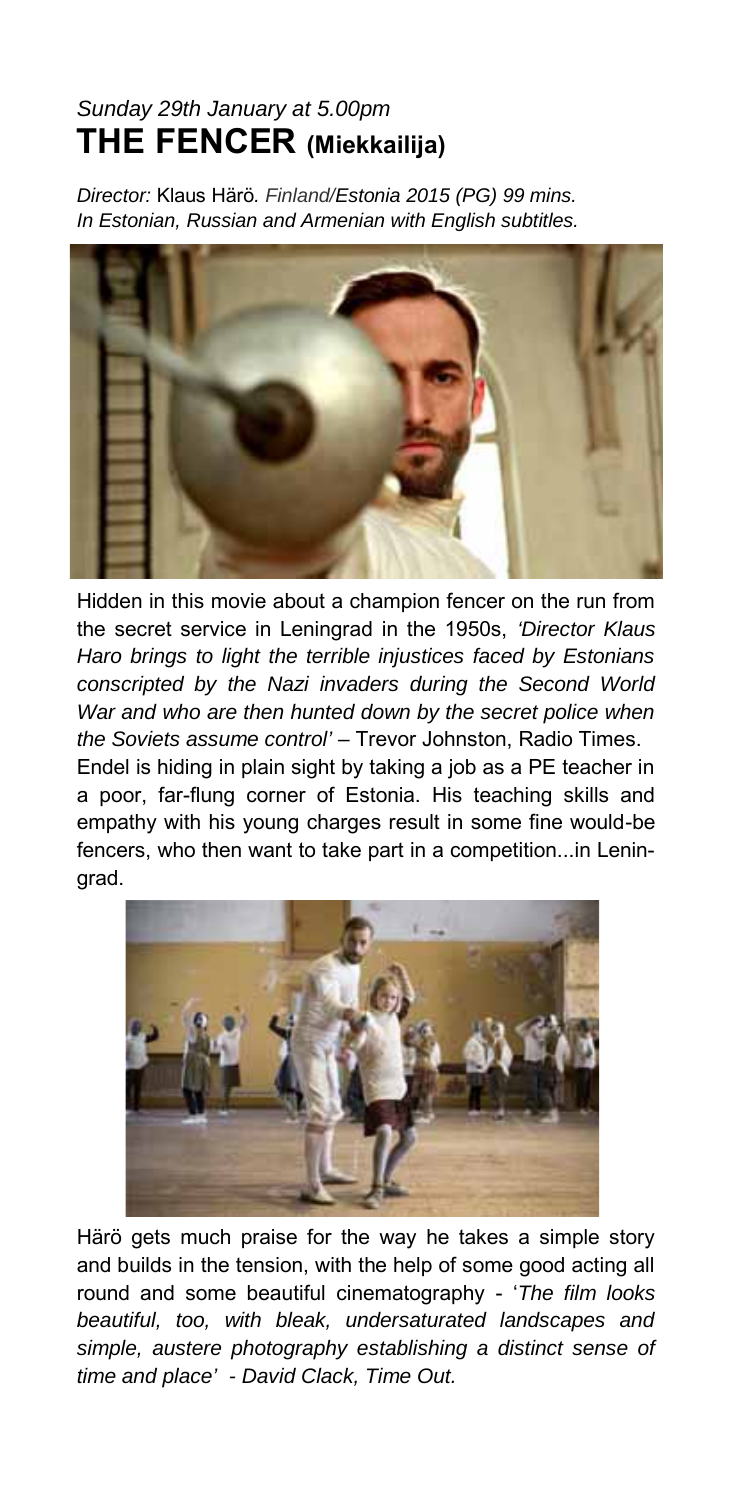#### *Sunday 5th February at 5pm*  **LIGHT YEARS**

*Director: Esther Campbell. UK 2015 (12A, F) 89 mins.* 



This is director Esther Campbell's first feature film and she is already getting compared to the likes of Andrea Arnold, Jane Campion and even Terrence Mallick. A very British film in its social realism, she takes us into the poetic with her use of *'extraordinary images'* - Mick MaCahill, Guardian. **Esther will be with us for a Q & A after the film.** 

The story is that of a family split apart by the mental illness of the mother (played by singer-songwriter Beth Orton, to high praise). The children all react in different ways when the father (Muhammet Uzuner, *'Once Upon a time in Anatolia'*) lets them down; Rose goes looking for her Mum, Ewan searches his own self for signs of his mother's illness while Ramona waits for a love as beautiful as her parents had.

*'Campbell has obvious trust in her young cast and her own ability to turn everyday settings into a landscape of verdant mystery and imagination'* - Trevor Johnston, Radio Times.

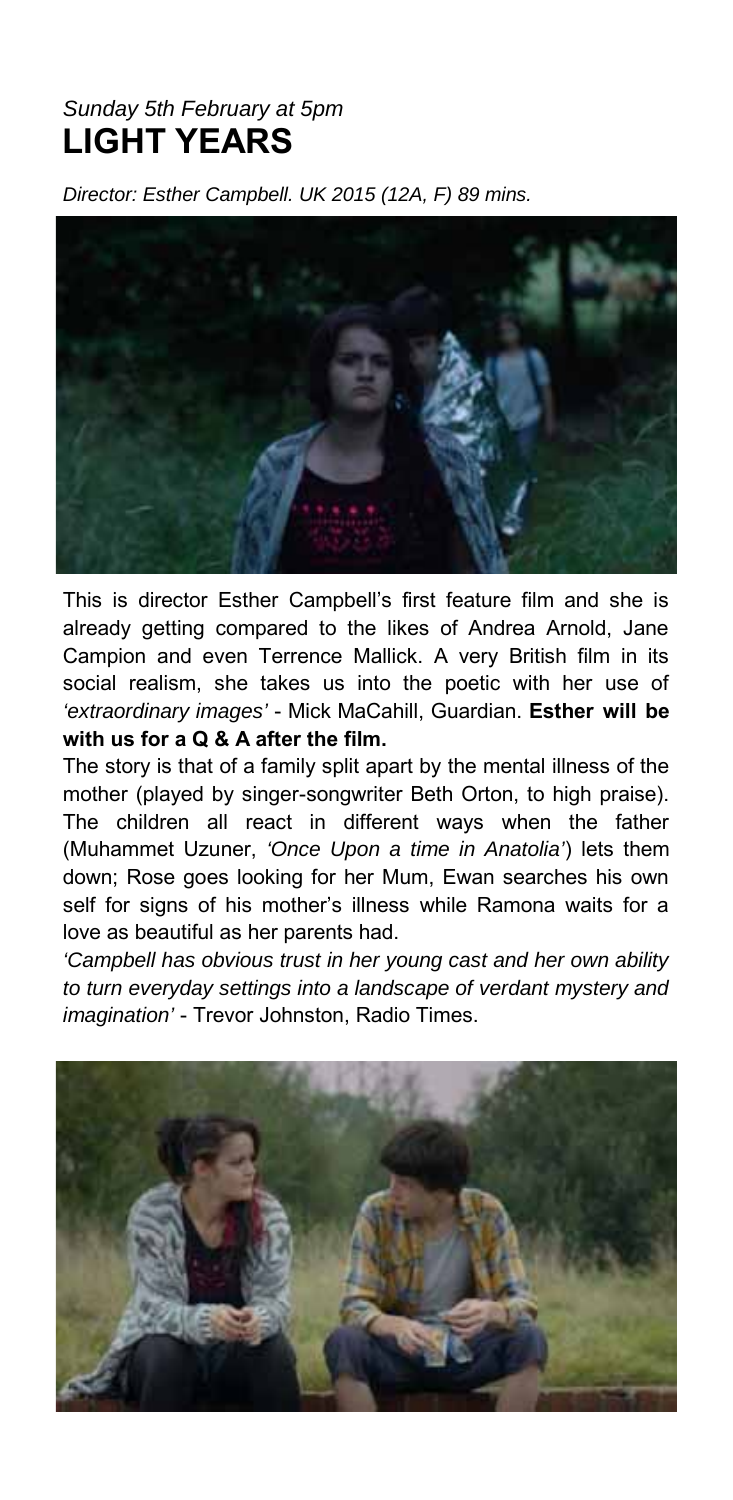#### *Sunday 12th February at 5pm*  **SIERANAVADA**

*Director: Cristi Puiu. Romania 2016 (NC) 173 mins. In Romanian with English subtitles.* 



Romanian directors have made their mark on the international film scene in the last 10 or 15 years and Cristi Puiu is arguably one of the most influential of these. Starting with *'Stuff and Dough'* in 2001, *'The Death of Mr Lazarescu'* (which we showed here in 2005) through '*Aurora'* in 2010, he has remained controversial. This, his latest film, has now garnered him a nomination for Palme d'Or at Cannes this year.

Set almost entirely inside an apartment where friends and relations are gathered for an event that is at first not explained; only gradually do we work it out for ourselves. In fact, this is Puiu's technique for the whole film - he leaves it to us to decide.

*'Puiu offers a talky masterclass in seemingly effortless choreography, moving between characters and among conversations about Communism; 9/11 conspiracies; the Charlie Hebdo murders (which have taken place three days before); the 'junkie' who someone brings with them; food; one ageing man's infidelities; and more'* - Dave Calhoun, Time Out.

*'As time passes, Puiu is confirming himself as one of the most truly distinctive (and philosophically fascinating) voices of 21stcentury filmmaking; in his singularly thoughtful approach to cine-*



*matic realism, he is at once rigorous and quietly radical'* - Geoff Andrew, Sight & Sound.

This promises to be one of those films we will be discussing for long afterwards...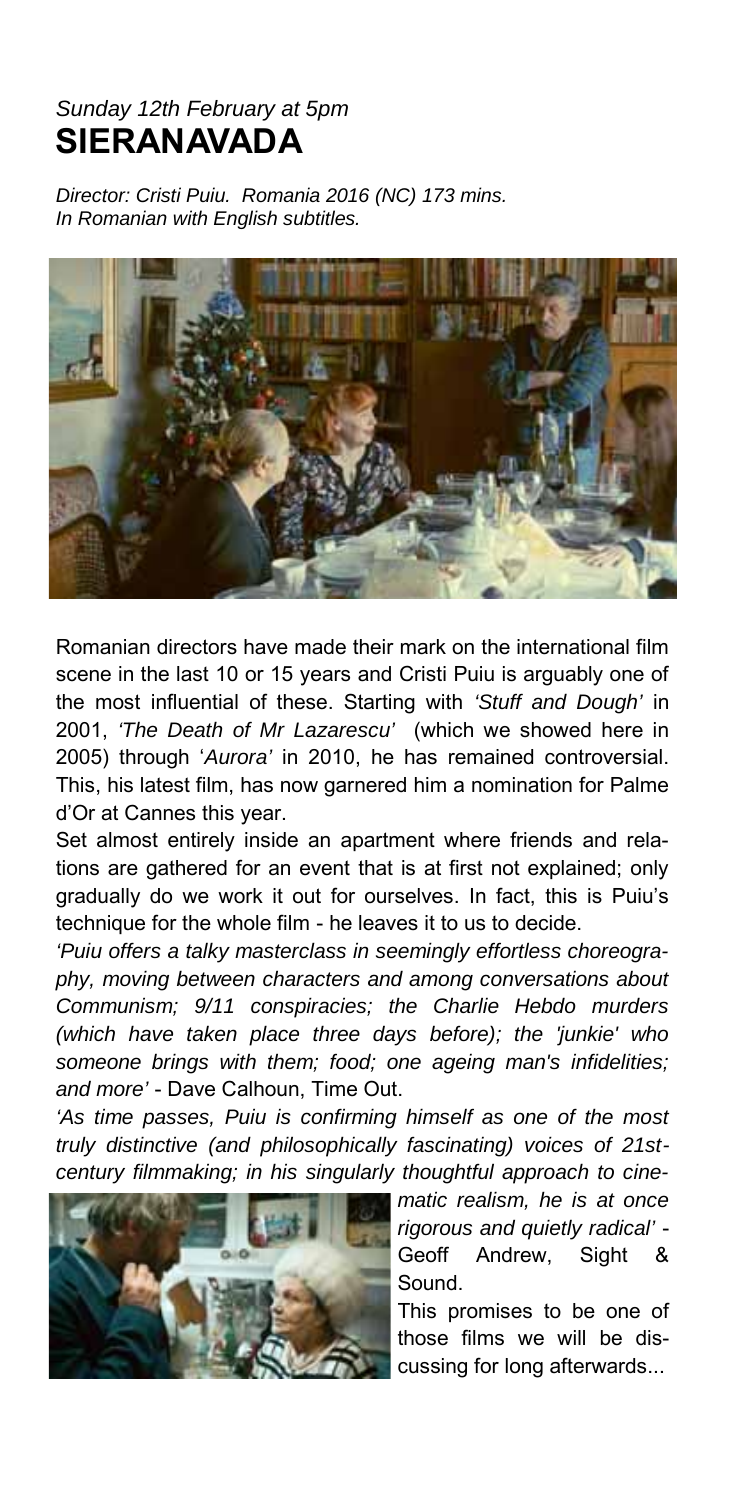## **The 18th Keswick Film Festival**

## **<sup>16</sup>th February - 19th February 2017**

We come to the exciting weekend of films that for the last 17 years has become a fixture in Keswick's Festival season. Based at the 100 year old Alhambra Cinema and the Keswick Theatre by the Lake plus a day at Rheged's huge screen, there are going to be films for all to see.

This has been a fantastic year for independent cinema and KFF18 will present the films that have been impressing in Toronto, Cannes, Berlin and New York. The latest works from some of KFF's favourite directors, including Andrea Arnold, The Dardennes brothers and Asghar Farhadi, will be undoubted highlights. Add to that a new Critics' Award, challenging documentaries hosted by Keswick Peace and Human Rights Group, The Ospreys and some rather special guests, it means that Keswick will be the place to be in February.

Register on our website for regular news from now till February.

#### **www.keswickfilmfestival.org**

**EF** 

v

Or follow us on Facebook or Twitter

#### **Tickets and passes are available now from**

**THEATRE BY THE LAKE Open 9.30am to 8pm daily** 

#### **017687 74411**

**or buy online from the Theatre website via**

**www.keswickfilmfestival.org**

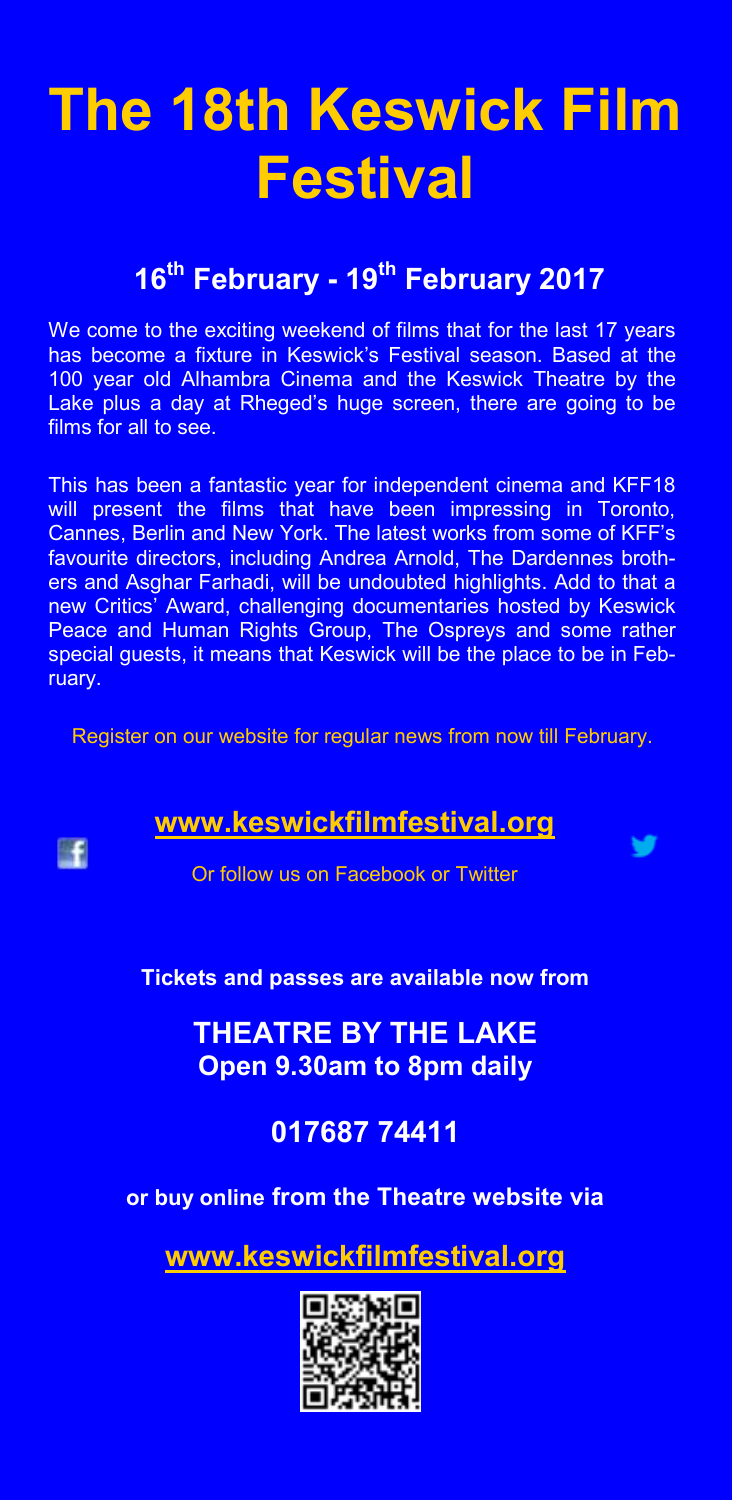## **2017 Keswick Film Festival Just a few of the many films to see!**

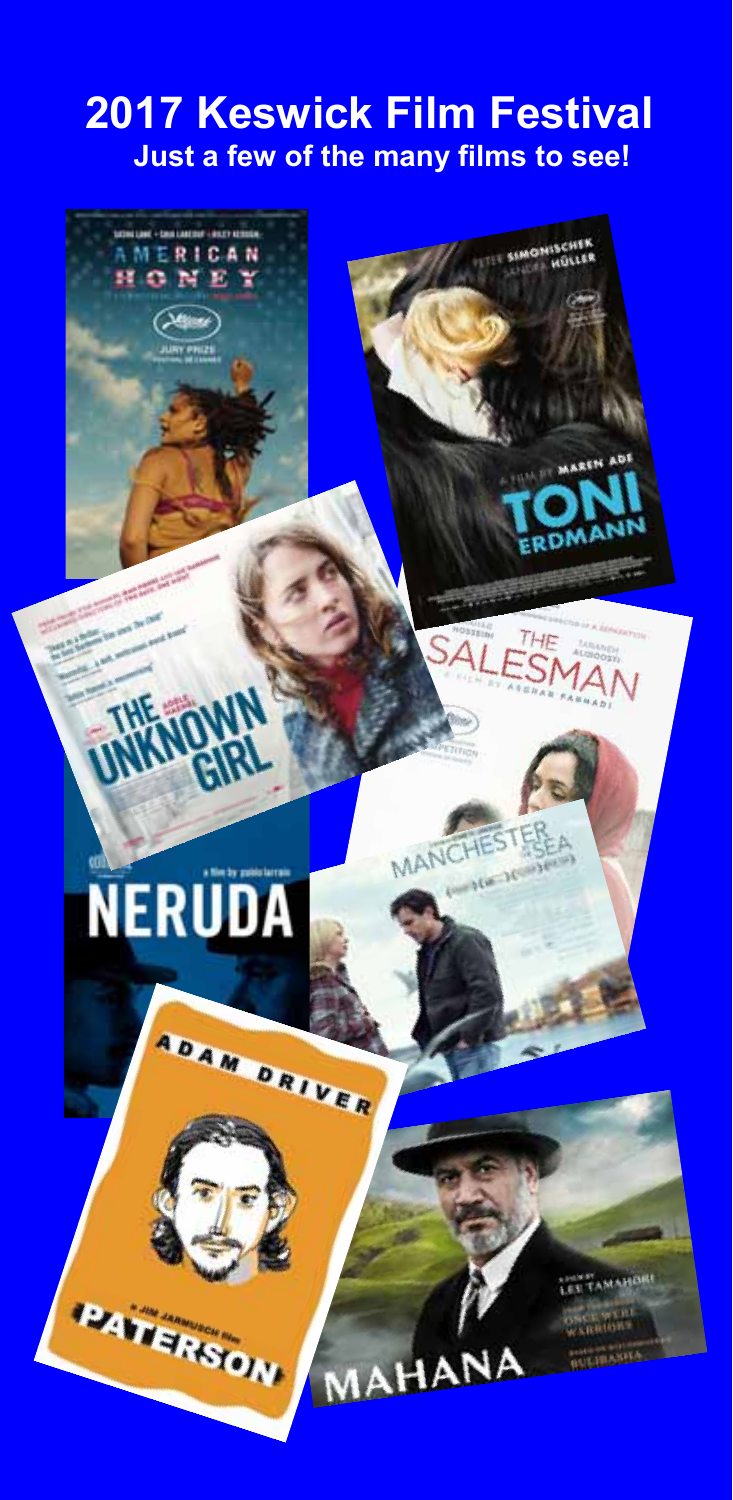## *Sunday 26th February at 5pm*  **UNDER THE SHADOW**

*Director: Babak Anvari. UK, Qatar & Jordan 2016 (15, F) 84 mins. In Persian with English subtitles.* 



Looking for new things to tempt you with this year, we found this 'chiller' outside our normal scope. Written and directed by an Iranian in exile, it unfolds from a feminist 'cry of anger' into a much weirder 'things that go bump in the night' horror movie: expect to see much about the problems of life for a lone mother and her daughter in post-revolution Iran... then expect the unexpected…

Shideh has been banned from becoming a doctor as a leftist her husband is not sympathetic: she is a woman after all. He is sent to the front and she is left to look after her daughter in war -torn Tehran, forced to wear chador in the street and steadily losing all freedoms (she watches Jane Fonda workout videos behind closed blinds).

As life gets harder and harder for them, a bomb falls on their apartment block; but has something else arrived with it? Sleepdeprived Shideh gets more and more exhausted. We are gradually taken from the horrors of the world of war and male domination into an equally scary world of djinns and poltergeists. *'It is impossible to know what is real and what is not, what is a result of Shideh's exhaustion and what is a valid response to living in a war zone'* - Sheila O'Malley, Roger Ebert.com.

What makes this film more believable than many straight horror movies is this basis in an already awful reality; it *'offers itself up as an allegory of a nation left permanently damaged by the ravages of its own religio-political transformation'*, as Anton Bitel says on Projected Figures.com.

*'As for special effects, did you honestly doubt that peeling duct tape and a sheet of printed fabric, if handled with imaginative brio, could be as frightening as any ten-million-dollar monster?' O ye of little faith'* - Antony Lane, New Yorker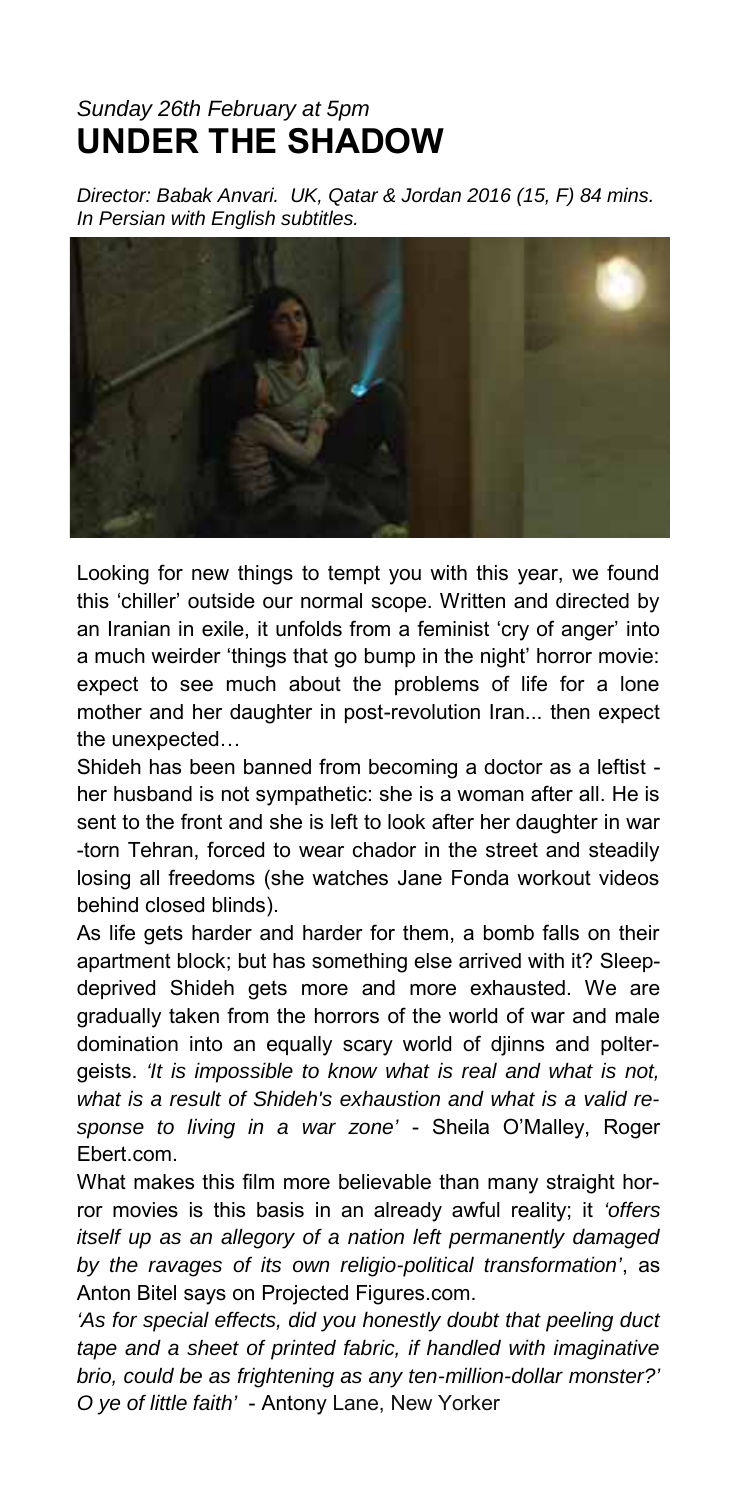#### *Sunday 5th March at 5pm*  **TRAIN DRIVER'S DIARY (Dnevnik masinovodje)**

*Director: Milos Radovic. Serbia 2016 (NC) 85 mins. In Serbian with English subtitles.* 



A story of a train driver bringing up his adoptive son Sima whilst dealing with suicides and accidental deaths on his trains: believe it or not, this is more a comedy than anything. If I tell you that a train driver might inadvertently kill 20 or 30 people in a career, it could get even harder to believe, but writer/director Milos Radovic has *'produced a touching portrayal of a life we struggle to comprehend, whilst striking an incredibly funny tone to match the coping mechanisms of the real life subjects of the story. As a film to simply enjoy, it is near faultless' -* James Baxter-Derrington, The Panoptic.

The film starts with train driver Illija explaining to his counsellor how he has coped with one particular incident where he has killed six gypsies. Even watching this with no subtitles made me want to laugh; actor Lazar Ristovski, who plays Illija, manages to look a lot like John Cleese as he explains what happened!

I don't want you to think this is a heartless comedy romp, however. The bulk of the story tries to show how hard it is for drivers to deal with these events, with Illija doing his best to prevent Sima from becoming a driver like him. As the Raindance Festival reviewer puts it, *'The film has a very difficult balance to maintain between being able to discuss suicide, accidental killing, and trauma in a sincere, but funny manner, and simply making light of these issues. It never fails to fall on the right side of this di-*

*vide...Milos Radovic triumphs with this must-see sensitive, funny and heart warming portrayal of the psychology of innocent murderers'.*

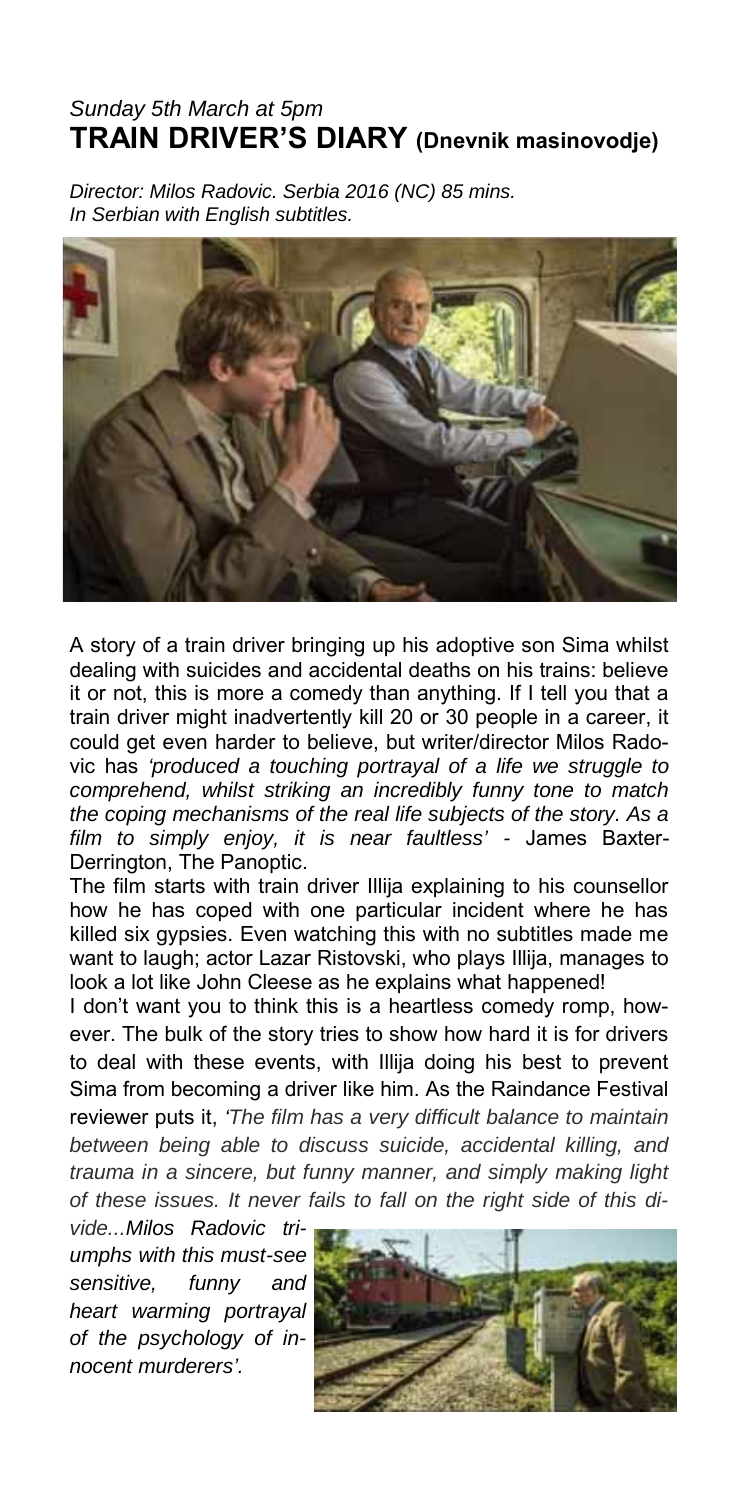## *Sunday 12th March at 5pm*  **THE BLACK HEN (Kalo Pothi)**

*Director: Min Bahadur Bham. Nepal 2015 (12A) 90 mins. In Nepali with English subtitles.* 



*'In a remote Nepalese village, Prakash and Kiran, two 12-yearolds, who despite belonging to different castes, are inseparable best mates. They decide on a plan to raise a hen to earn some money by selling its eggs. Their new business venture seems to be working, but as times get hard, Prakash's father sells off all his chickens including the boy's hen. Prakash and Kiran find out that their hen has been sold to an old man many villages away and set out on an adventure to liberate their prized fowl. However, in their single-minded obsession, the youngsters are oblivious to the growing civil war brewing in the region and they soon find themselves travelling through some very dangerous territory, where their friendship will be put to the test'* - from the London Indian Film Festival.

Director Min Bahadur Bham was the first Nepali director to have a film presented at the Venice Film Festival - his 2012 short *'The Flute'.* In '*The Black Hen'*, his first full feature film, he brings alive his own childhood in eastern Nepal. Drawing incidents and stories from his own life, he shows harsh lives unravelling in a devastated land, with a deft combination of humour and tragedy. This film, too, won Best Film at the critics' week in Venice and was the Nepalese choice for Best Foreign



Film at the Oscars. Like *'The Crow's Nest'* last year, we expect *'The Black Hen'* to bring a couple of likable young lads to our screen, but this one should have a lot more added bite with the background of the civil war.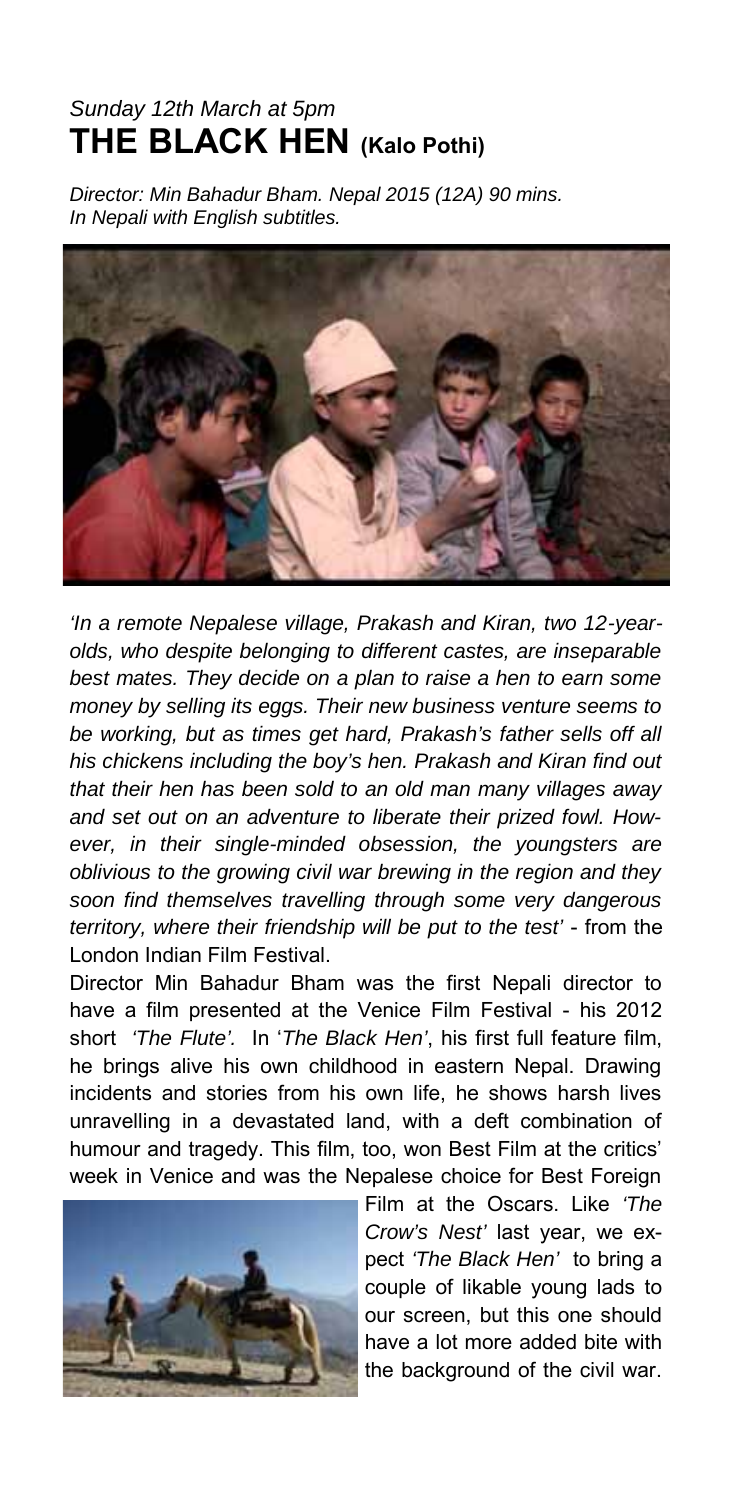## *Sunday 19th March at 5pm*  **THE HANDMAIDEN (Ah-ga-ssi)**

*Director: Chan-wook Park. S Korea 2015 (NC, F) 144 mins. In Korean and Japanese with English subtitles.* 



Prepare yourself for a feast - a feast of sumptuous beauty, of tricks and cons, of twisting loyalties and, yes, of sensual pleasure. Chan-wook Park, until now known for quasi-horror movies like *'Oldboy'* (Festival 2005), has produced this *'lush, romantic, crowd-pleasing melodrama'* - David Edelstein, New York Magazine - adapted from Sarah Waters' novel *'Fingersmith'*. The difference is that she set it in Victorian England, he has moved it to Korea in the 1930s, when Korea was under Japanese rule everyone is pretending to be Japanese to get on, which gives us the backdrop to the film.

Sookee is hired by Count Fujiwara to be the handmaiden to the woman he is trying to marry, Hideko...but Fujiwara is a Korean con-man, not a Japanese Count, trying to steal Hideko's money and Sookee's past is a lot different from what she pretends. To add to the mystery, she and Hideko begin to fall in love ...

The film is told in three 'chapters', each from a different viewpoint, with the plot getting more involved as we go: '*It's when the twists began and then the twists on the twists that I started to get excited'* - David Edelstein again.

A beautiful, clever thriller, then, with added sensual excitement (you have been warned!); as Tom Huddleston says in Time Out, '*this is smart, sumptuous and wonderfully indulgent, best watched on a wet Sunday with an entire box of chocolates'.*  Keswick will, no doubt, handle the weather, you bring the chocolates...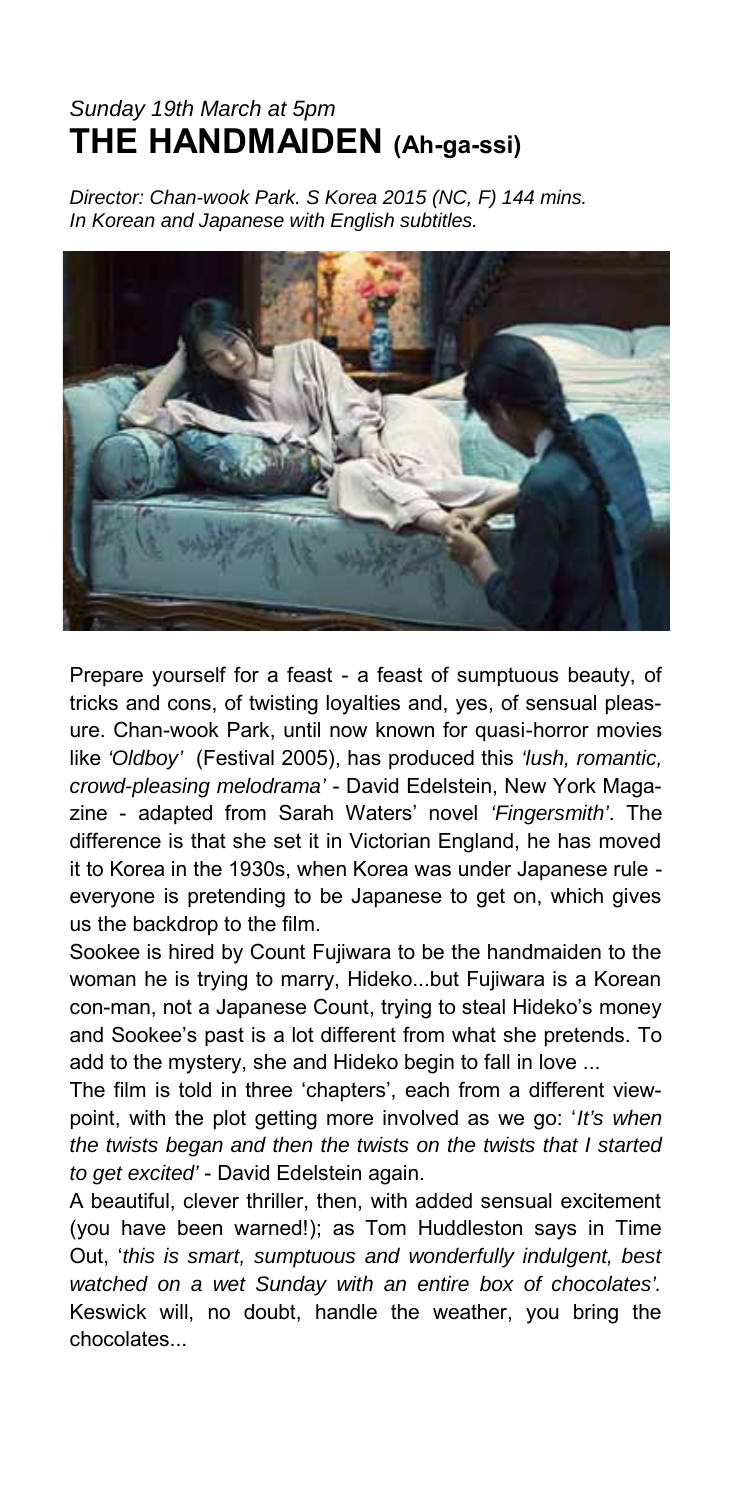## *Sunday 26th March at 5pm*  **THE WHITE KING**

*Directors: Alex Helfrecht & Jörg Tittel. UK & Hungary 2016 (12A) 89 mins. In English.* 



Our last film of the year was premiered at the Edinburgh Festival in 2016 and brings together a large cast of stars including Jonathan Pryce, Agyness Deyn and Greta Scacchi (fresh from our festival in February). The main star is Lorenzo Allchurch, who plays 12 year old Djata, and appears in virtually every scene - to great reviews from the critics.

An unnamed dystopian country in the near future. The country is covered everywhere by CCTV and posters advocating civic duty - "DUTY", "SERVE". We follow Djata as he deals with the disappearance of his father, supposedly taken for a work assignment, but we know better... Djata's school life is effectively a military academy, whilst out of school he and his friends try to deal with a couple of adult bullies. *'Essentially refracting Orwell's 1984 through the eyes of a 12-year-old boy, the film succeeds best at evoking its sinister, hermetic world, as young Djata deals with the absence of his political prisoner father'* - Charles Gant, Screen International.



And so we end another year of films in Keswick. We hope you have enjoyed them and that we see you again in September when we start again. Have a great summer!